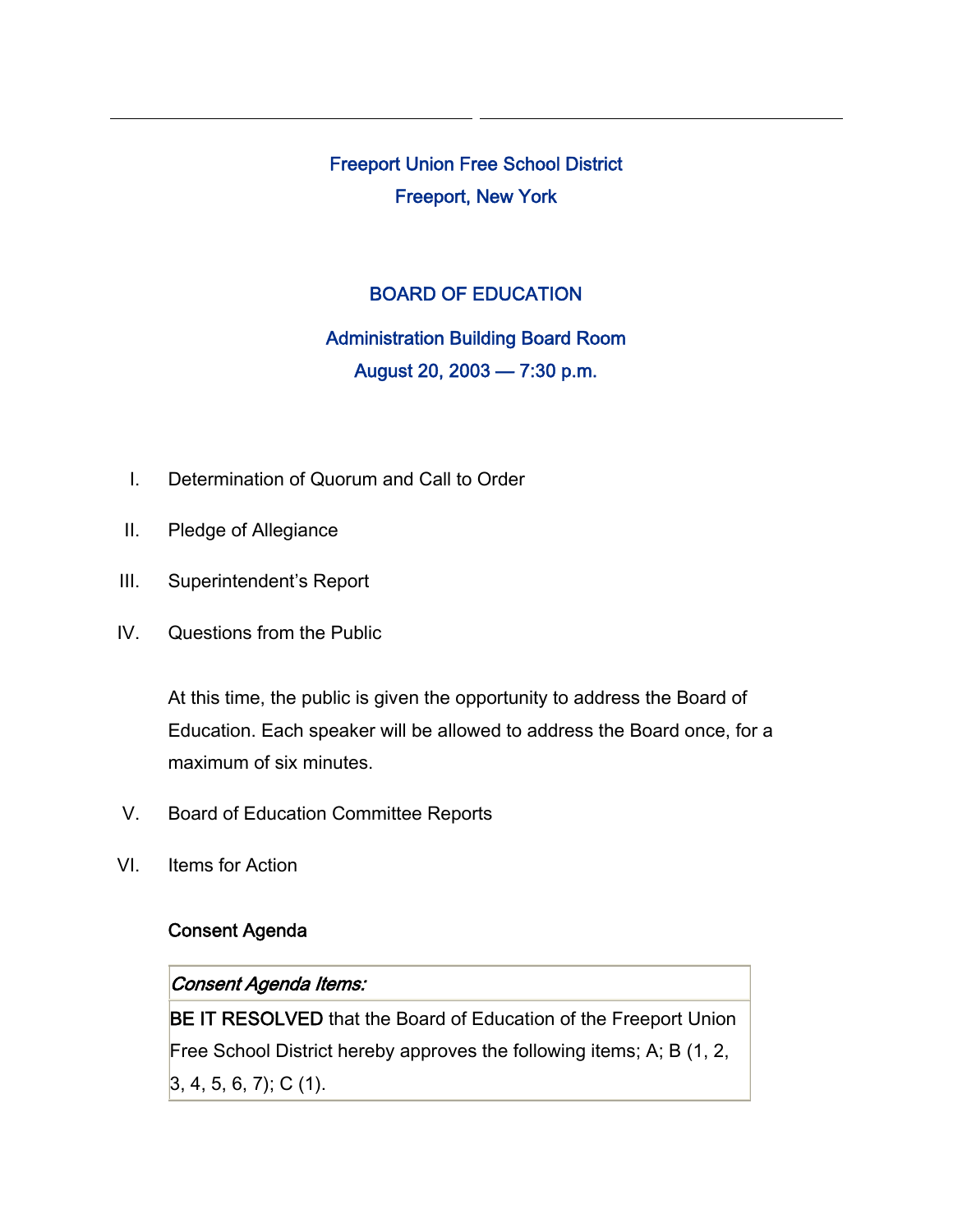A. Consent - Approve

Acceptance of the Minutes: June 25, 2003, July 1, 2003, July 16, 2003

B. Consent - Approve

#### Personnel Action

- 1. Request for Leave of Absence
- 2. Retirement of Staff
- 3. Termination of Staff
- 4. Resignation of Staff
- 5. Change of Retirement Date
- 6. Appointment of Staff
- 7. Extra Duty / Co-Curricular and Supervisory Appointments
- C. Consent Approve

#### Finance

- 1. Budget Transfer
- D. Other Reports to the Board
	- 1. Calendar of Events August 20, 2003 through September 24, 2003
	- 2. FHS Funds Report June 30, 2003
	- 3. Treasurer's Report May 30, 2003 & June 30, 2003
	- 4. Atkinson Bookstore April 30, 2003 & May 31, 2003.
- VIII. Adjournment
	- IX. Next Meeting

VII.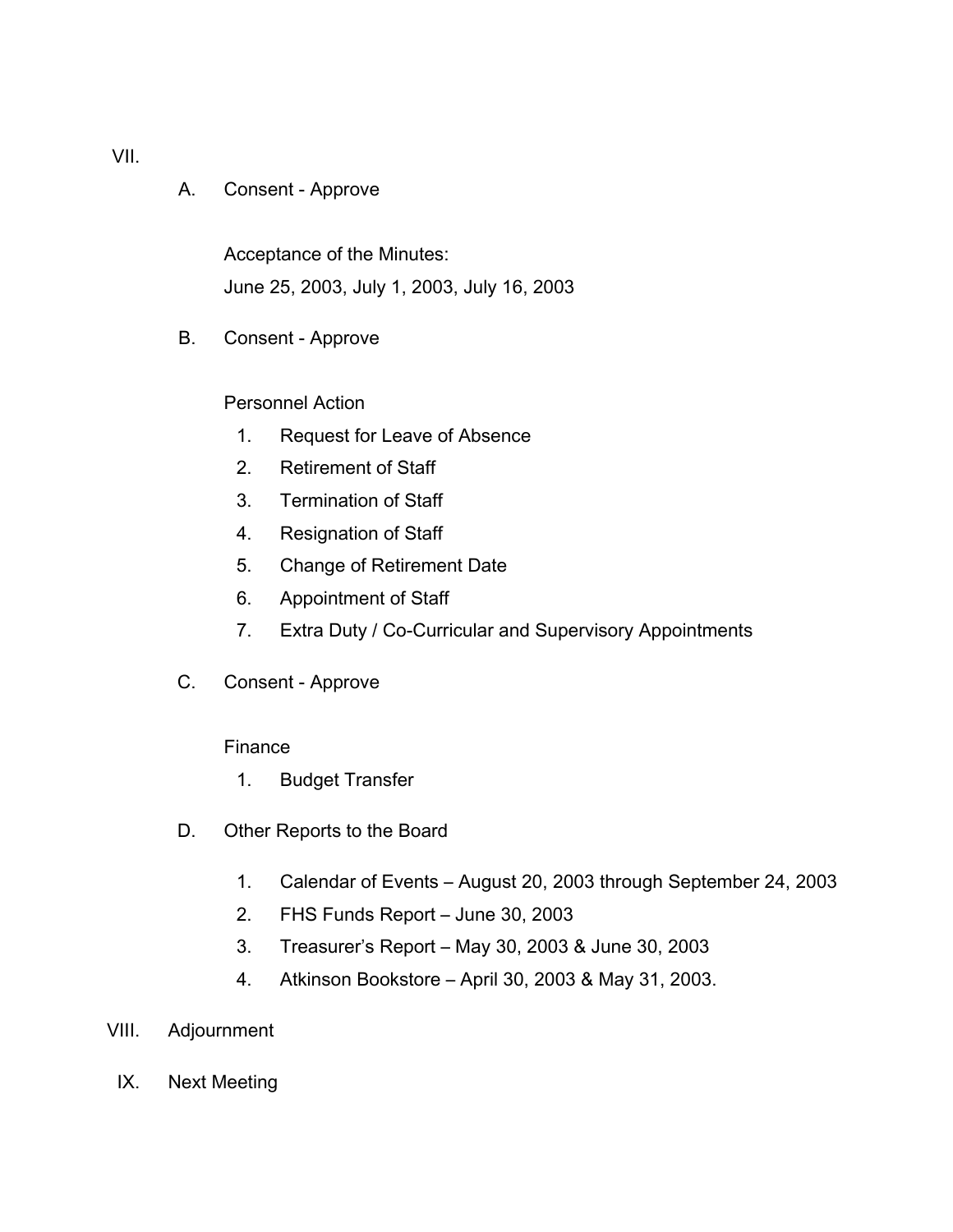Planning/action meeting September 10, 2003, at Caroline G. Atkinson School. All meetings begin at 7:30 p.m. unless otherwise noted.

> Register to vote in School Budget & Trustee elections, School days 8:30 a.m. – 3:30 p.m. in the District Clerks Office, or call 867-5209 for information.

## August 20, 2003 through September 24, 2004

| <b>Date</b>       |                         | <b>Description</b>                        | <b>Time</b>     | Location   |
|-------------------|-------------------------|-------------------------------------------|-----------------|------------|
|                   |                         | AUG 20 BOE Action Meeting                 | 7:30 p.m.       | <b>ADM</b> |
|                   |                         | 25 New Teacher Orientation                |                 |            |
|                   | 26                      | Grade 9 Orientation                       |                 |            |
|                   |                         | New and 2nd Year Teacher Orientation      |                 |            |
|                   | 27                      | Grade 9 Orientation                       |                 |            |
|                   |                         | New and 2nd Year Teacher Orientation      |                 |            |
|                   | 28                      | Grade 9 Orientation                       |                 |            |
|                   | 30                      | Incoming Grade 7 Orientation              |                 |            |
| SEPT <sup>1</sup> |                         | Labor Day - All Schools Closed            |                 |            |
|                   | $\overline{2}$          | All Teachers Report-Staff Development Day |                 |            |
|                   | $\overline{3}$          | <b>Community Barbecue</b>                 | 2 p.m. - 7 p.m. | <b>FHS</b> |
|                   | $\overline{A}$          | <b>First Day of School for Students</b>   |                 |            |
|                   |                         | <b>Take Your Parent To School Day</b>     |                 |            |
|                   |                         | Pre-K Open House                          |                 |            |
|                   |                         | <b>Family Literacy Classes Begin</b>      |                 |            |
|                   | 5                       | Pre-K Phase in                            |                 |            |
|                   | $\overline{\mathsf{8}}$ | <b>Community School Fall Registration</b> |                 |            |
|                   | 9                       | Kindergarten Back To School Night         |                 |            |